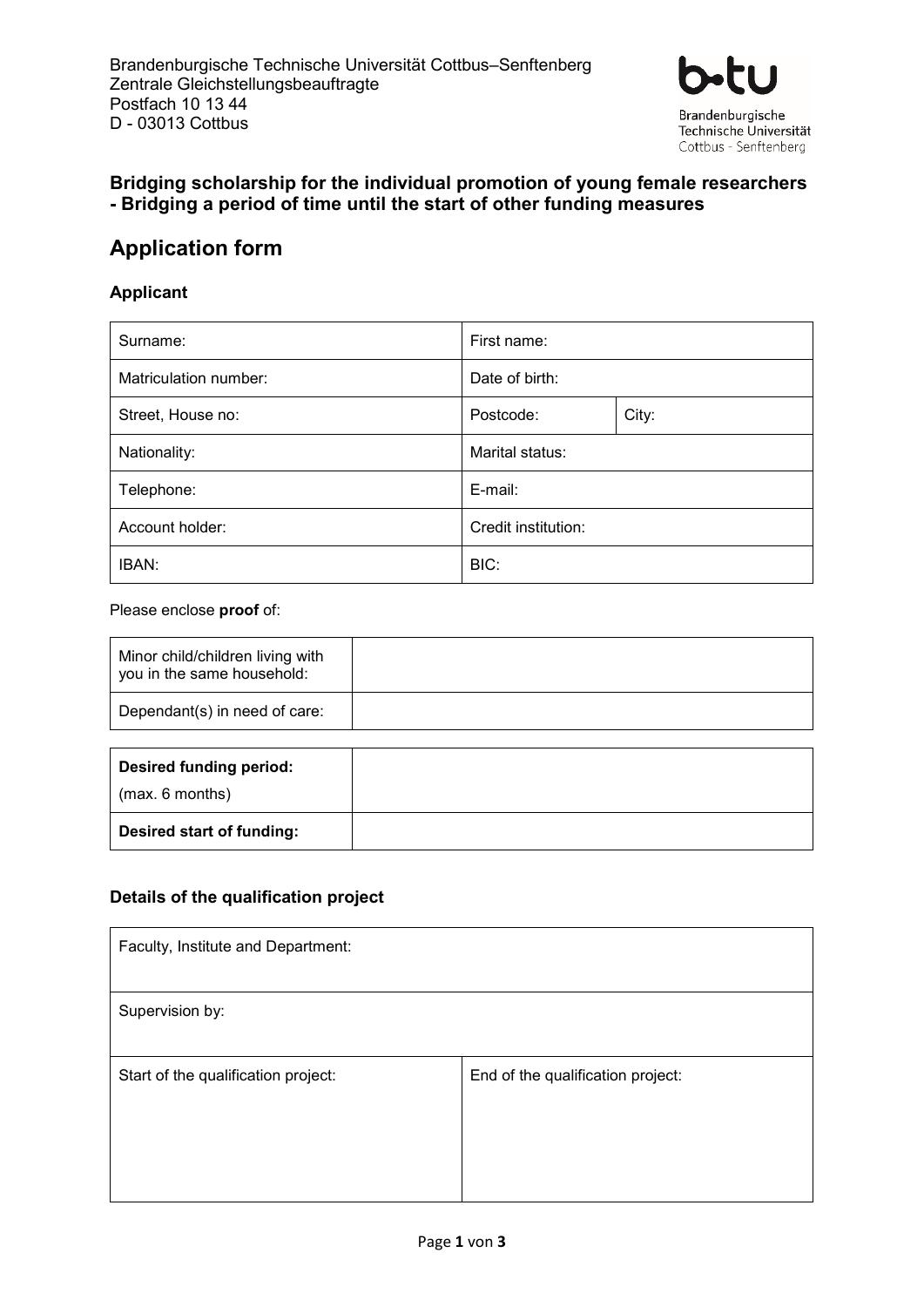

| If applicable, affiliation to a doctoral or research training group: |
|----------------------------------------------------------------------|
|                                                                      |
|                                                                      |
| Topic of the qualification project:                                  |
|                                                                      |
|                                                                      |
|                                                                      |
|                                                                      |

### **Details of financial situation (please enclose relevant evidence) -E-**

### **Scholarship**

| Are you receiving another scholarship or similar support from other<br>funding sources during the funding period? | Yes $\Box$ | No L |
|-------------------------------------------------------------------------------------------------------------------|------------|------|
| If yes, which scholarship?                                                                                        |            |      |
| Duration:                                                                                                         |            |      |
| If yes, in which amount? (EUR / month): $-E-$                                                                     |            |      |

| Have you applied for another scholarship?     | Yes | No L |
|-----------------------------------------------|-----|------|
| If yes, which scholarship?                    |     |      |
| Duration:                                     |     |      |
| If yes, in which amount? (EUR / month): $-E-$ |     |      |

### **Own income during the scholarship period**

| During the term of the scholarship, I expect to receive gross employment<br>income over the basic tax-exempt amount (according to $\S$ 32 of the<br>German Income Tax Act (Einkommensteuergesetz) from 2021 EUR<br>9,744 per year) - $E -$ | $Yes \mid \mid$ | $N \cap$ |
|--------------------------------------------------------------------------------------------------------------------------------------------------------------------------------------------------------------------------------------------|-----------------|----------|
| I have an employment contract with BTU C-S. - E-                                                                                                                                                                                           | Yes $ $         |          |
| I also do not currently have any plans to sign an employment contract<br>with BTU C-S.                                                                                                                                                     | Yes $\vert$     |          |